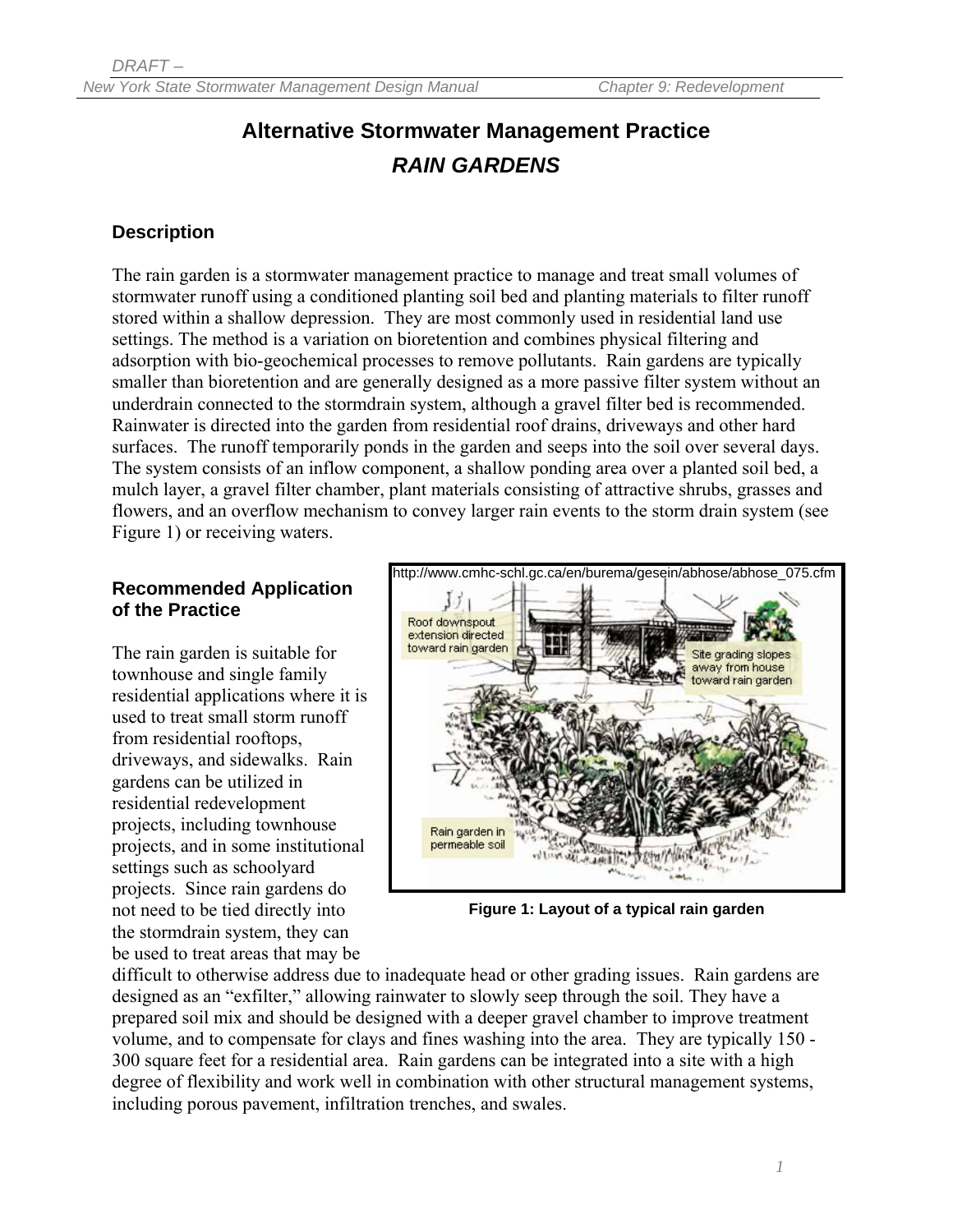### **Benefits**

Rain gardens can have many benefits when applied to redevelopment and infill projects in urban settings. The most notable include:

- Effective pollutant treatment for residential rooftops and driveways, including solids, metals, nutrients and hydrocarbons
- Groundwater recharge augmentation
- Micro-scale habitat
- Aesthetic improvement to turfgrass or otherwise hard urban surfaces (Figure 2)
- Ease of maintenance, coupling routine landscaping maintenance with effective stormwater management control
- Promotion of watershed education and stewardship



**Figure 2: Rain gardens also have aesthetic value.** 

#### **Feasibility/Limitations**

Rain gardens have some limitations, similar to bioretention, that restrict their application. The most notable of these include:

• Steep slopes. Rain gardens require relatively flat slopes to be able to accommodate runoff filtering through the system. Some design modifications can address this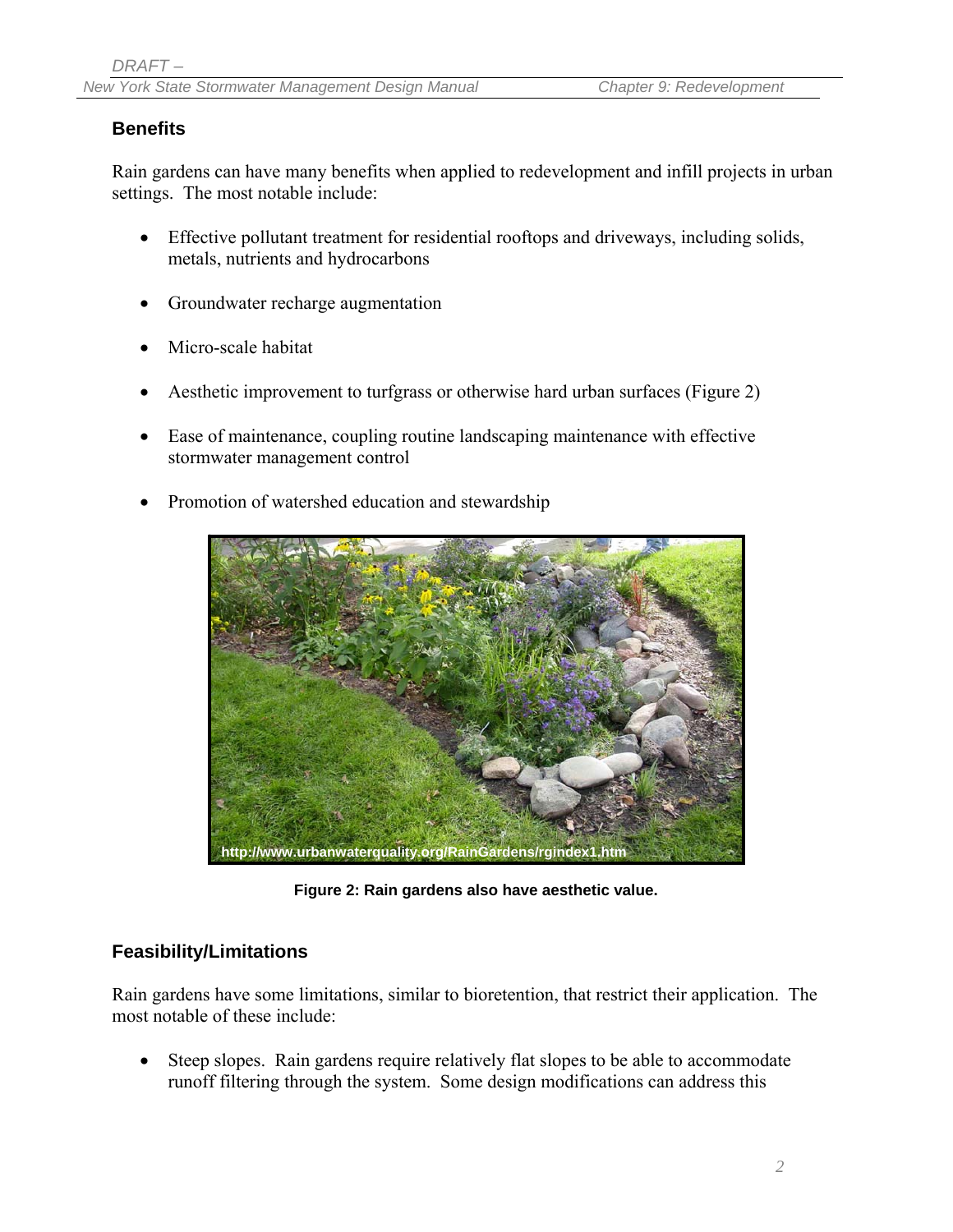constraint through the use of berms and timber or block retaining walls on moderate slopes.

- Compacted and clay soils. Soils compacted by construction and heavy clay soils need more augmentation than sandy soils, though all soils should be prepared to specification. In compacted soils and clay, additional excavation is necessary, along with a gravel bed and, under some circumstances, an underdrain system.
- A single rain garden system should be designed to receive sheet flow runoff or shallow concentrated flow from an impervious area or from a roof drain downspout with a drainage area equal to or less than 1,000 square feet. Because the system works by filtration through a planting media, runoff must enter at the surface.
- The rain garden must be sited in a location that allows overflow from the area to sheet flow or be otherwise safely conveyed to the formal drainage system. Rain gardens should be located downgradient and at least 10 feet from basement foundations.
- Rain gardens require a modest land area to effectively capture and treat residential runoff from storms up to approximately the 1-inch precipitation event.
- Rain gardens should not be located in areas with heavy tree cover, as the root systems will make installation difficult and may be damaged by the excavation.

## **Sizing and Design Guidance**

Stormwater quantity reduction in rain gardens occurs via evaporation, transpiration, and infiltration, though only the infiltration capacity of the soil and drainage system is considered for water quality sizing. The storage volume of a rain garden is achieved within the gravel bed, soil medium and ponding area above the bed. The size should be determined using the water quality volume (WQv), where the site area is the impervious area draining to the rain garden. The following sizing criteria should be followed to arrive at the surface area of the rain garden, based on the required WQv:

 $WQv \le V_{SM} + V_{DL} + (D_P X A_{RG})$ 

 $V_{SM} = A_{RG}$  x  $D_{SM}$  x  $n_{SM}$ 

$$
V_{DL}
$$
 (optional) =  $A_{RG} \times D_{DL} \times n_{DL}$ 

where:

 $V<sub>SM</sub>$  = volume of the soil media [cubic feet]

- $V_{\text{DL}}$  = volume of the drainage layer [cubic feet]
- $A_{RG}$  = rain garden surface area [square feet]
- $D<sub>SM</sub>$  = depth of the soil media, typically 1.0 to 1.5 feet [feet]
- $D_{DL}$  = depth of the drainage layer, typically .05 to 1.0 feet [feet]
- $D_P$  = depth of ponding above surface, maximum 0.5 feet [feet]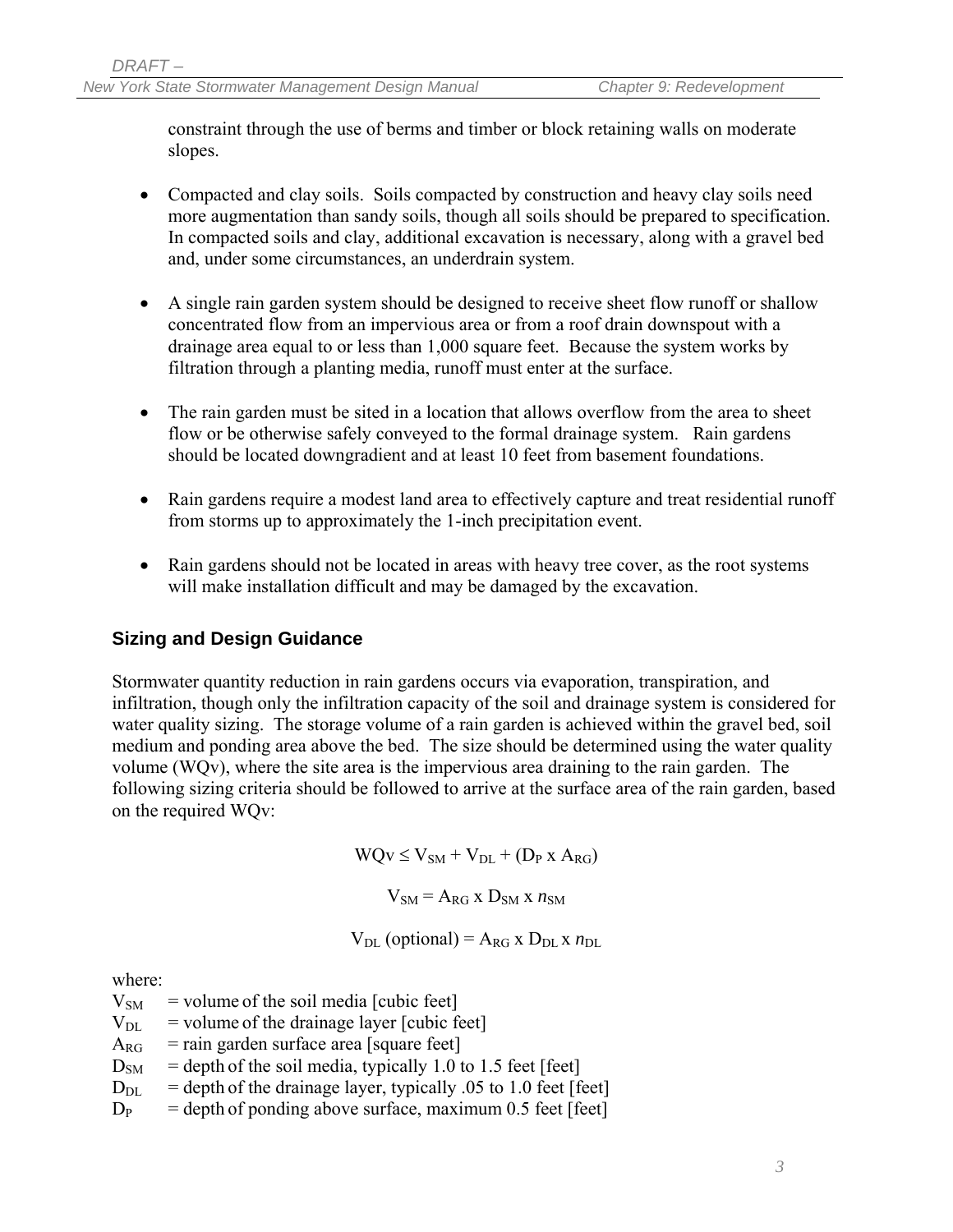- $n<sub>SM</sub>$  = porosity of the soil media ( $\geq$ 20%)
- $n_{\text{DL}}$  = porosity of the drainage layer ( $\geq 40\%$ )
- $WQv = Water Quality Volume [cubic feet]$ , as defined in Chapter 4 of the New York Stormwater Management Design Manual

A simple example for sizing rain gardens based upon WQv is presented in Table 1.

**Table 1: Rain Garden Simple Sizing Example**  *Given a 1,000 square foot impervious drainage area (e.g., rooftop), a rain garden design has been proposed with a 200 square foot surface area, a soil layer depth of 12 inches, a drainage layer depth of 6 inches, and an allowable ponding depth of 3 inches. Evaluate if the proposed rain garden design satisfies site WQv requirements*  **Step 1:** Calculate water quality volume using the following equation:  $WQv = \frac{(P) (Rv) (A)}{12}$  12 where:  $P = 90\%$  rainfall number = 0.9 in  $Rv = 0.05+0.009$  (I) =  $0.05+0.009(100) = 0.95$  $I =$  Percentage impervious area draining to site = 100% A = Area draining to practice (treatment area) = 1,000 ft<sup>2</sup>  $WQv = \frac{(0.9)(0.95)(1,000)}{12}$  $WOv = 71.25 \text{ ft}^3$ **Step 2:** Solve for drainage layer and soil media storage volume:  $V_{\text{SM}} = A_{\text{RG}} \times D_{\text{SM}} \times P_{\text{SM}}$  $V_{\text{DI}} = A_{\text{RG}} \times D_{\text{DI}} \times P_{\text{DI}}$ where:  $A_{RG}$  = proposed rain garden surface area = 200 ft<sup>2</sup>  $D<sub>SM</sub>$  = depth soil media = 12 inches = 1.0 ft  $D_{D1}$  = depth drainage layer = 6 inches = 0.5 ft  $P_{SM}$  = porosity of soil media = 0.20  $P_{DI}$  = porosity of drainage layer = 0.40  $V_{\text{SM}}$  = 200 ft<sup>2</sup> x 1.0 ft x 0.20 = 40 ft<sup>3</sup>  $V_{DL}$  = 200 ft<sup>2</sup> x 0.5 ft x 0.40 = 40 ft<sup>3</sup>  $D_P$  = ponding depth = 3 inches = 0.25 ft  $WQv \le V_{SM} + V_{DL} + (D_P \times A_{RG}) = 40 \text{ ft}^3 + 40 \text{ ft}^3 + (0.25 \text{ ft} \times 200 \text{ ft}^2)$ **WQv = 71.25 ft<sup>3</sup> ≤ 130.0 ft<sup>3</sup>, OK** *Therefore, the proposed design for treating an area of 1,000 ft<sup>2</sup> satisfies the WQv requirements .*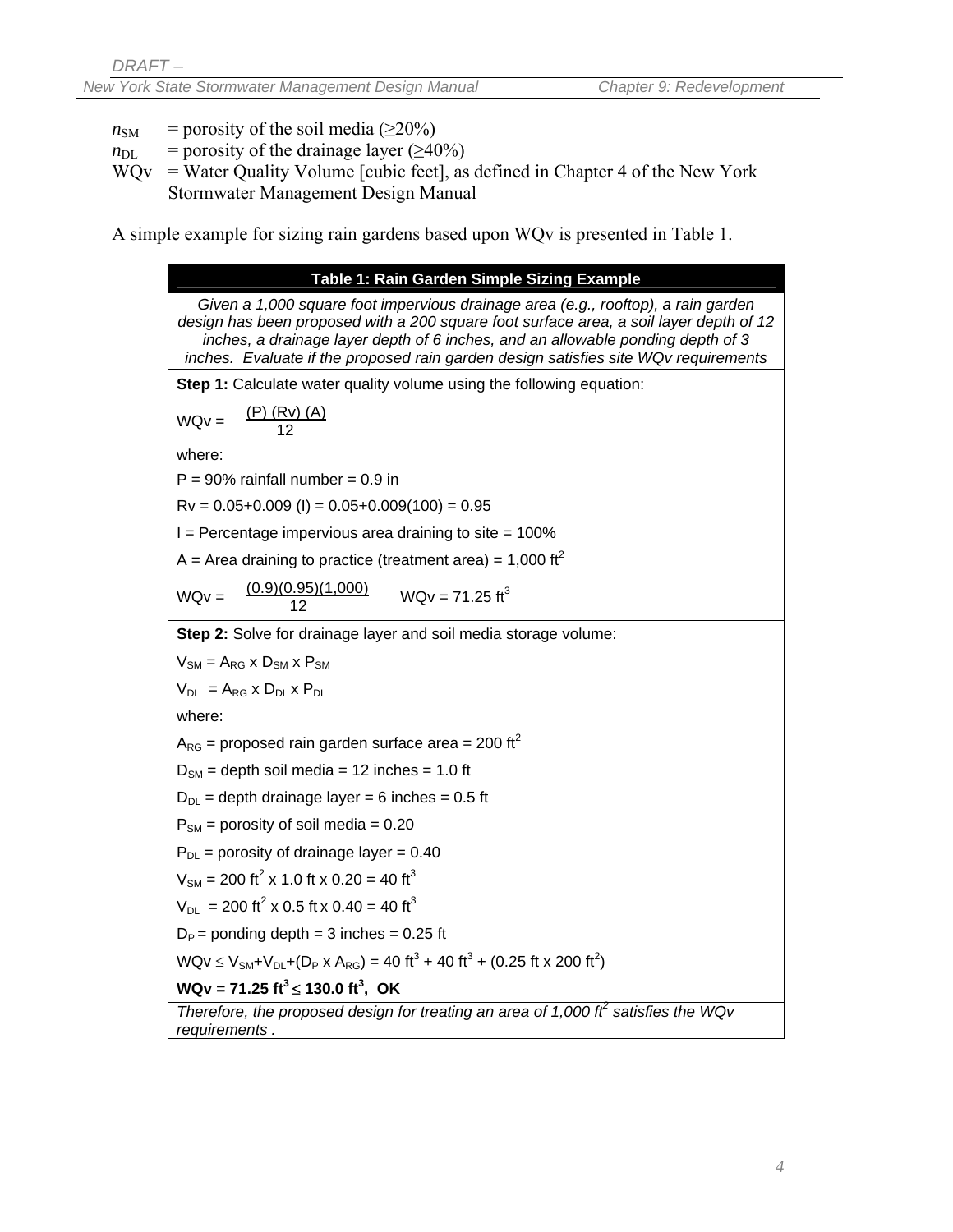*Siting* Rain gardens should be located within approximately 30 feet of the downspout or impervious area treated. Rooftop conveyance to the rain garden is through roof leaders directed to the area, with stone or splash blocks placed at the point of discharge into the rain garden to prevent erosion. Runoff from driveways and other paved surfaces should be directed to the rain garden at a non-erosive rate through shallow swales, or allowed to sheet flow across short distances (Figure 3).

*Sizing* The following considerations should be given to design of the rain garden (after PA Stormwater Design Manual, Bannerman 2003 and LID Center):



**Figure 3: This rain garden treats road and driveway runoff.** 

- Ponding depth above the rain garden bed should not exceed 6 inches. The recommended maximum ponding depth of 6 inches provides surface storage of stormwater runoff, but is not too deep to affect plant health, safety, or create an environment of stagnant conditions. On perfectly flat sites, this depth is achieved through excavation of the rain garden and backfilling to the appropriate level; on sloping sites, this depth can be achieved with the use of a berm on the downslope edge, and excavation/backfill to the required level.
- Surface area is dependent upon storage volume requirements but should not exceed a maximum loading ratio of 5:1 (drainage area to infiltration area, where drainage area is assumed to be 100% impervious; to the extent that the drainage area is not 100% impervious, the loading ratio may be modified)
- A length to width ratio of 2:1, with the long axis perpendicular to the slope and flow path is recommended.

Soil The composition of the soil media should consist of 50% sand, 20-30% topsoil with less than 5% clay content, and 20-30% leaf compost. The depth of the amended soil should be approximately 4 inches below the bottom of the deepest root ball.

*Construction* Rain gardens should initially be dug out to a 24" depth, then backfilled with a 6 - 10 inch layer of clean washed gravel (approximately 1.5-2.0 inch diameter rock), and filled back to the rain garden bed depth with a certified soil mix.

## **Environmental/Landscaping Elements**

The rain garden system relies on a successful native plant community to stabilize the ponding area, promote infiltration, and uptake pollutants (Figure 2). To do that, plant species need to be selected that are adaptable to the wet/dry conditions that will be present. The goal of planting the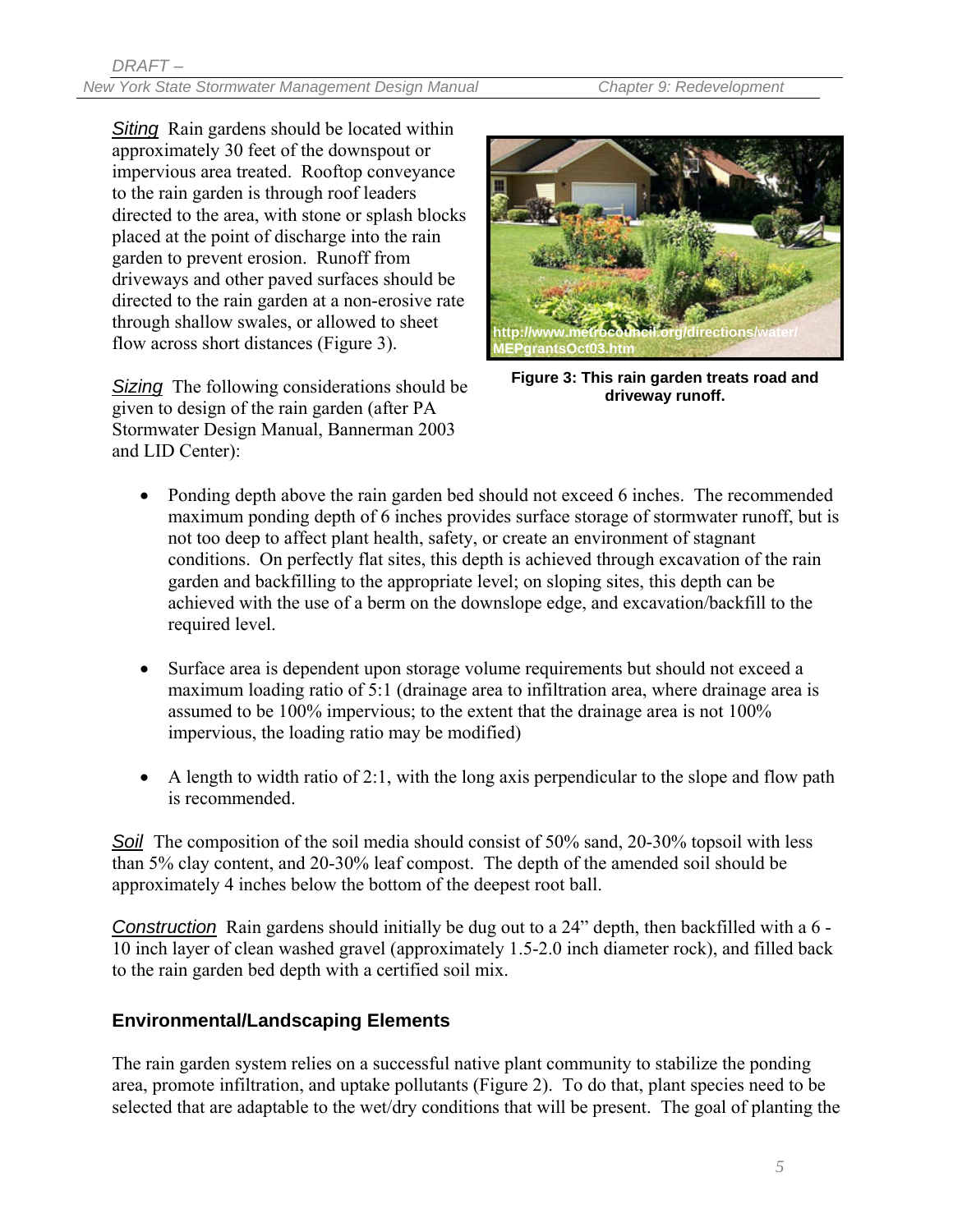rain garden is to establish an attractive planting bed with a mix of upland and wetland native shrubs, grasses and herbaceous plant material arranged in a natural configuration starting from the more upland species at the outer most zone of the system to more wetland species at the inner most zone. Plants should be container grown with a well established root system, planted on one foot centers. Table 2 provides a representative list of possible plant selections. Rain gardens should not be seeded as this takes too long to establish the desired root system, and seed may be floated out with rain events. The same limitation is true for plugs. Shredded hardwood mulch should be applied up to 2" to help keep soil in place.

| <b>Shrubs</b>                                                                          | <b>Table 2: Suggested Plant List</b><br><b>Herbaceous Plants</b> |
|----------------------------------------------------------------------------------------|------------------------------------------------------------------|
| <b>Witch Hazel</b>                                                                     | Cinnamon Fern                                                    |
| Hamemelis virginiana                                                                   | Osmunda cinnamomea                                               |
| Winterberry                                                                            | <b>Cutleaf Coneflower</b>                                        |
| llex verticillata                                                                      | Rudbeckia laciniata                                              |
| Arrowwood                                                                              | Woolgrass                                                        |
| Viburnum dentatum                                                                      | Scirpus cyperinus                                                |
| Brook-side Alder                                                                       | <b>New England Aster</b>                                         |
| Alnus serrulata                                                                        | Aster novae-angliae                                              |
| Red-Osier Dogwood                                                                      | Fox Sedge                                                        |
| Cornus stolonifera                                                                     | Carex vulpinoidea                                                |
| Sweet Pepperbush                                                                       | Spotted Joe-Pye Weed                                             |
| Clethra alnifolia                                                                      | Eupatorium maculatum                                             |
|                                                                                        | <b>Switch Grass</b>                                              |
|                                                                                        | Panicum virgatum                                                 |
|                                                                                        | <b>Great Blue Lobelia</b>                                        |
|                                                                                        | Lobelia siphatica                                                |
|                                                                                        | Wild Bergamot                                                    |
|                                                                                        | Monarda fistulosa                                                |
|                                                                                        | <b>Red Milkweed</b>                                              |
|                                                                                        | Asclepias incarnata                                              |
| Adapted from NYSDM Bioretention Specifications, Bannerman,<br>Brooklyn Botanic Garden. |                                                                  |

## **Maintenance**

Rain gardens are intended to be relatively low maintenance. Weeding and watering are essential the first year, and can be minimized with the use of a weed free mulch layer. Rain gardens should be treated as a component of the landscaping, with routine maintenance provided by the homeowner or homeowners' association, including the occasional replacement of plants, mulching, weeding and thinning to maintain the desired appearance. Homeowners and